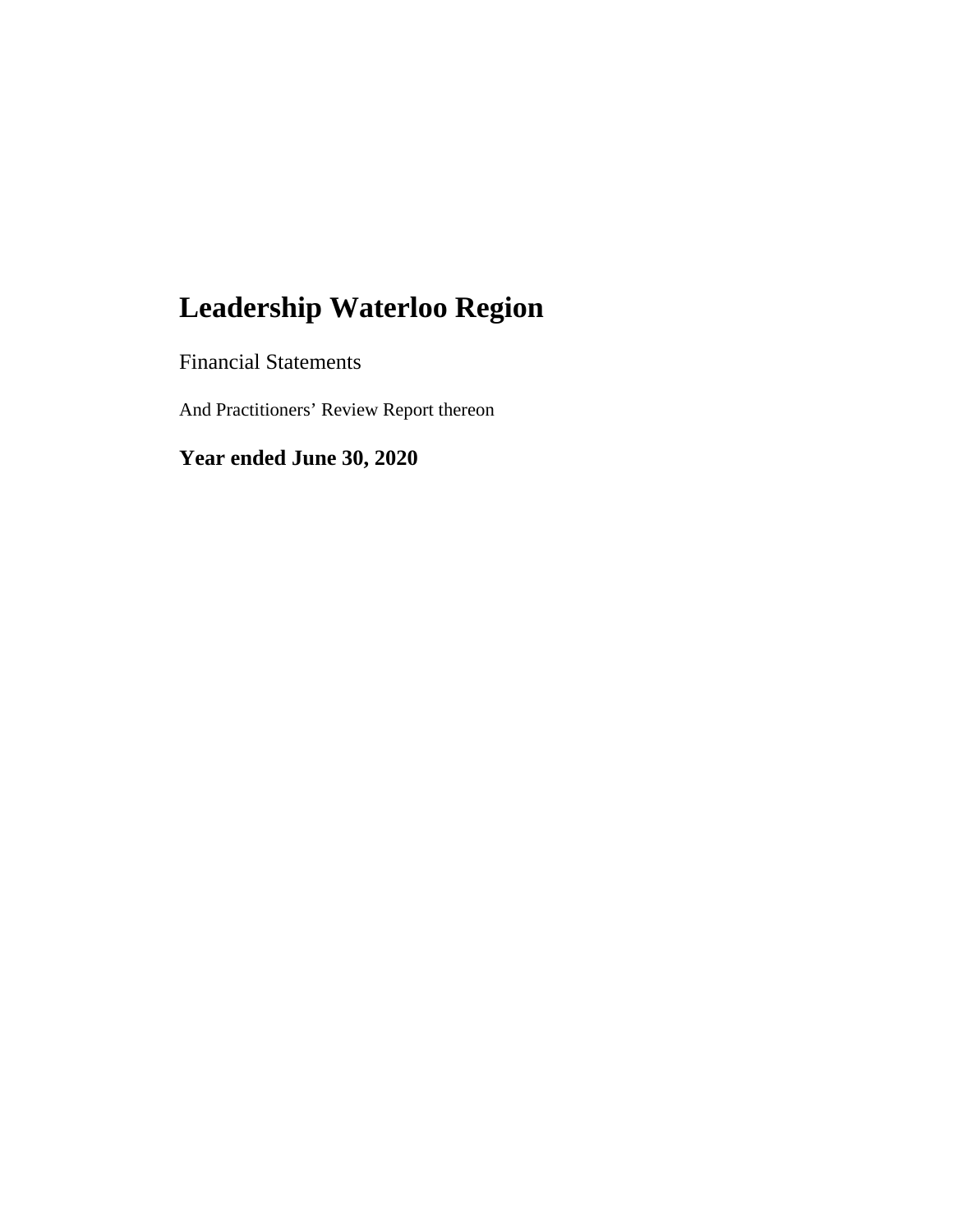

KPMG LLP 115 King Street South 2nd Floor Waterloo ON N2J 5A3 Canada Tel 519 747-8800 Fax 519 747-8830

# **INDEPENDENT PRACTITIONERS' REVIEW ENGAGEMENT REPORT**

#### To the Board of Directors of Leadership Waterloo Region

We have reviewed the accompanying financial statements of Leadership Waterloo Region, which comprise the statement of financial position as at June 30, 2020, statement of operations, statement of changes in net assets, statement of cashflows, and notes, comprising a summary of significant accounting policies and other explanatory information.

#### *Management's Responsibility for the Financial Statements*

Management is responsible for the preparation and fair presentation of these financial statements in accordance with Canadian accounting standards for not-for-profit organizations, and for such internal control as management determines is necessary to enable the preparation of financial statements that are free from material misstatement, whether due to fraud or error.

#### *Practitioners' Responsibility*

Our responsibility is to express a conclusion on the accompanying financial statements based on our review. We conducted our review in accordance with Canadian generally accepted standards for review engagements, which require us to comply with relevant ethical requirements.

A review of financial statements in accordance with Canadian generally accepted standards for review engagements is a limited assurance engagement. The practitioner performs procedures, primarily consisting of making inquiries of management and others within the entity, as appropriate, and applying analytical procedures, and evaluates the evidence obtained.

The procedures performed in a review are substantially less in extent than, and vary in nature from, those performed in an audit conducted in accordance with Canadian generally accepted auditing standards. Accordingly, we do not express an audit opinion on these financial statements.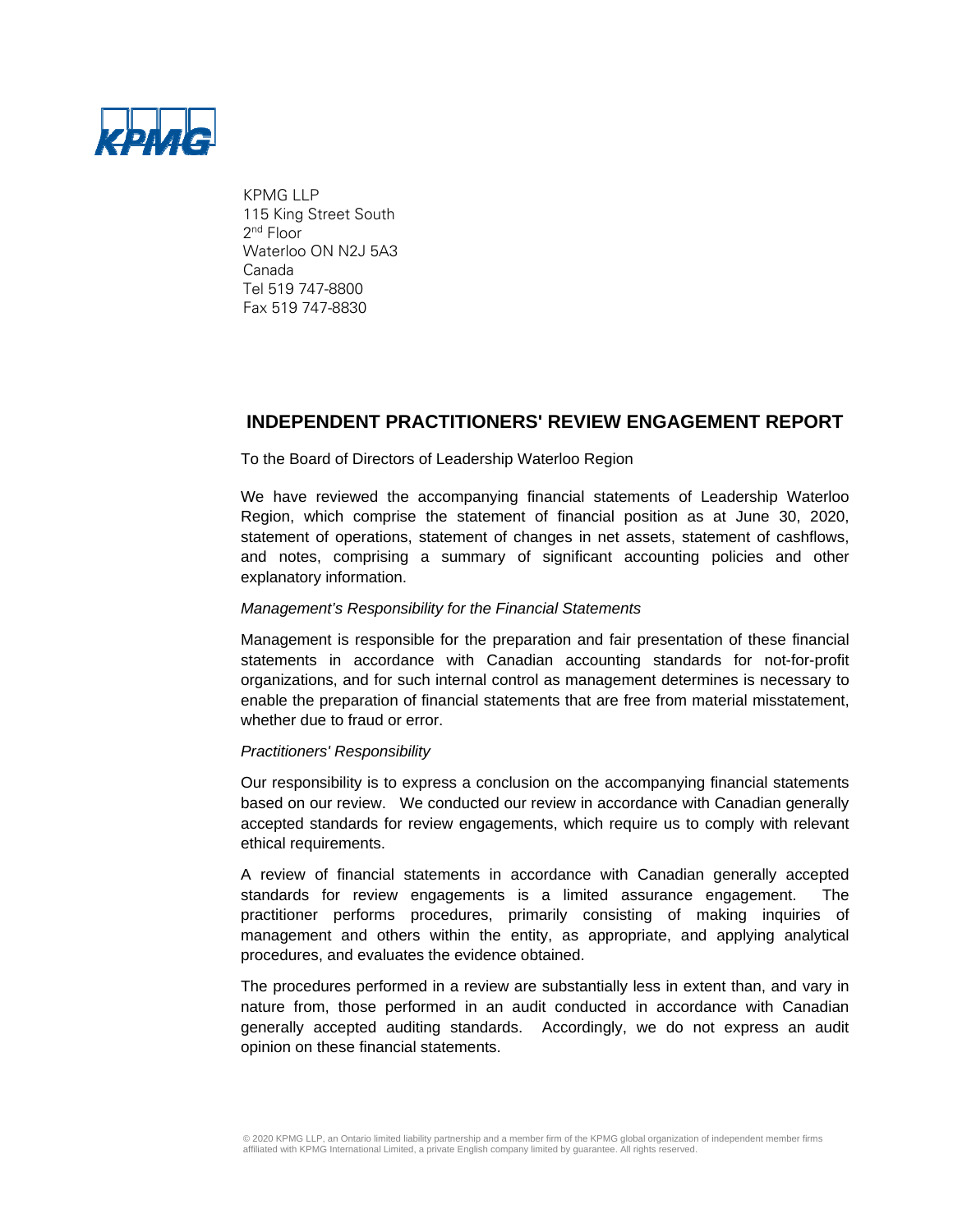

### Page 2

#### *Conclusion*

Based on our review, nothing has come to our attention that causes us to believe that the financial statements do not present fairly, in all material respects, the financial position of Leadership Waterloo Region as at June 30, 2020, and its results of operations and its cash flows for the year then ended in accordance with Canadian accounting standards for not-for-profit organizations.

 $k$ *PmG*  $10$ 

Chartered Professional Accountants, Licensed Public Accountants

Waterloo, Canada November 3, 2020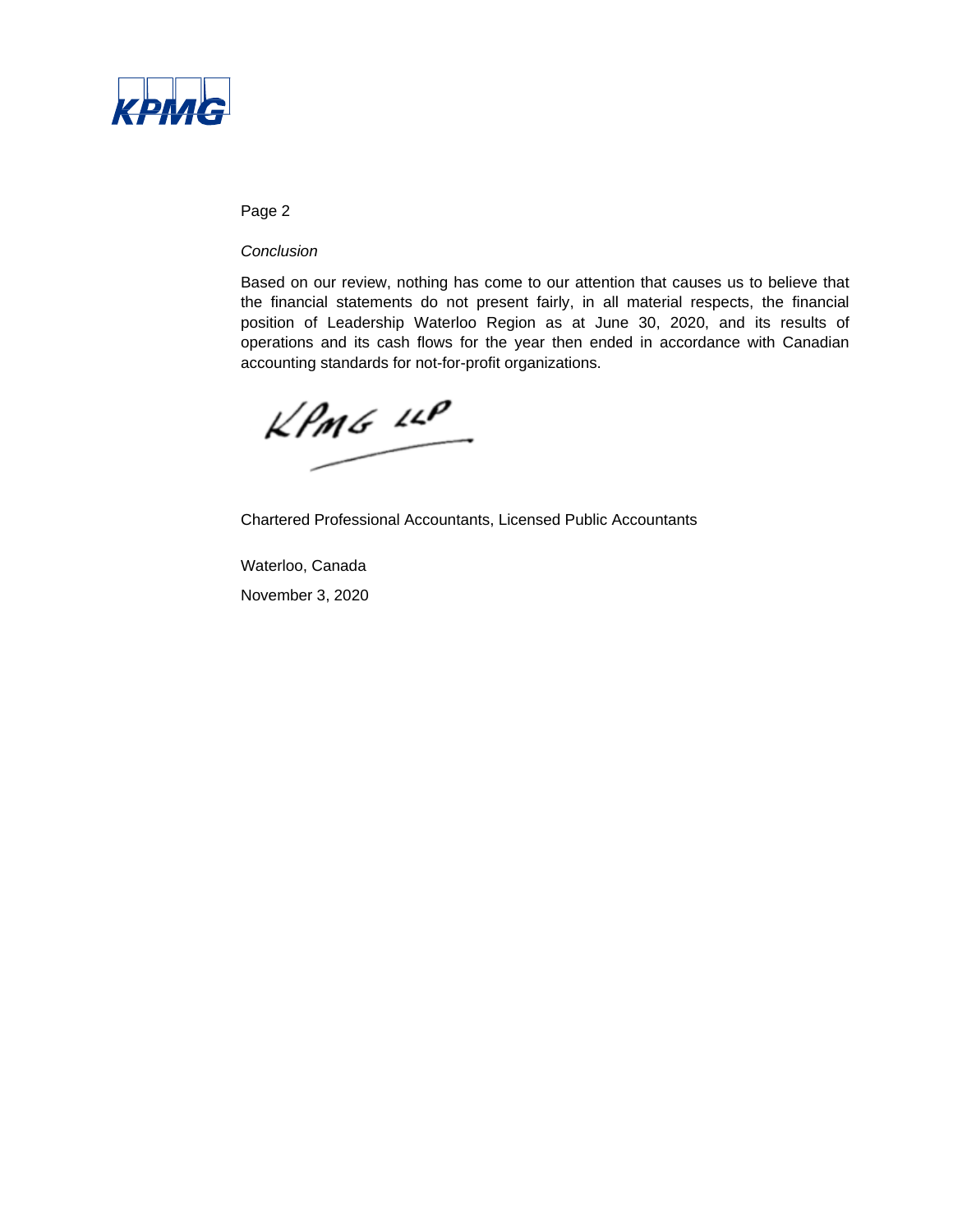# Statement of Financial Position **As at June 30, 2020, with comparative information 2019**

|                                                     | 2020      | 2019        |
|-----------------------------------------------------|-----------|-------------|
| <b>Assets</b>                                       |           |             |
| <b>Current</b>                                      |           |             |
| Cash                                                | \$10,598  | \$<br>9,670 |
| <b>Accounts Receivable</b>                          | 21,499    | 5,088       |
| Prepaid Expenses                                    | 959       | 1,286       |
|                                                     | 33,056    | 16,044      |
| <b>Liabilities and Net Deficit</b>                  |           |             |
| <b>Current</b>                                      |           |             |
| Accounts payable and accrued liabilities $-$ Note 3 | \$26,274  | \$48,696    |
| Government remittances payable                      | 4,533     | 4,544       |
| Deferred contributions – Note 4                     | 8,340     | 6,690       |
| Loan payable $-$ <i>Note</i> 5                      | 9,800     | 5,000       |
| Deferred – government grant CEBA – Note 6           | 4,837     |             |
|                                                     | 53,784    | 64,930      |
| <b>Long-Term Debt</b>                               |           |             |
| CEBA Loan - Note 6                                  | 35,163    |             |
| <b>Total Liabilities</b>                            | \$88,947  | \$64,930    |
| <b>Net Deficit</b>                                  |           |             |
|                                                     |           |             |
| Net deficit                                         | (55, 891) | (48, 886)   |
|                                                     | \$ 33,056 | \$16,044    |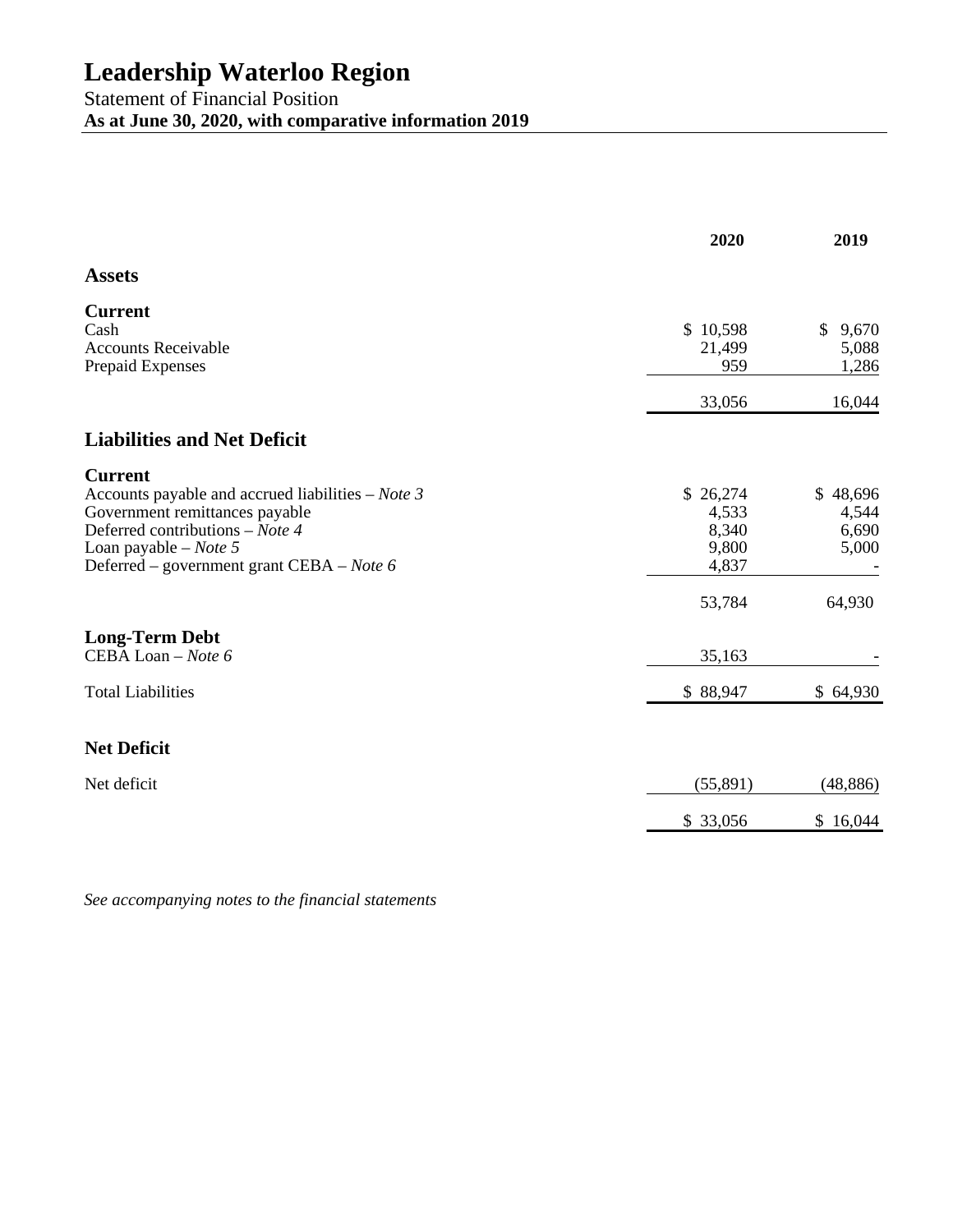Statement of Changes in Net Deficit **Year ended June 30, 2020, with comparative information 2019** 

|                                     | 2020        | 2019       |
|-------------------------------------|-------------|------------|
| Net Deficit – beginning of year     | \$ (48,886) | \$(10,884) |
| Deficiency of revenue over expenses | (7,005)     | (38,002)   |
| Net Deficit – end of year           | \$ (55,891) | (48, 886)  |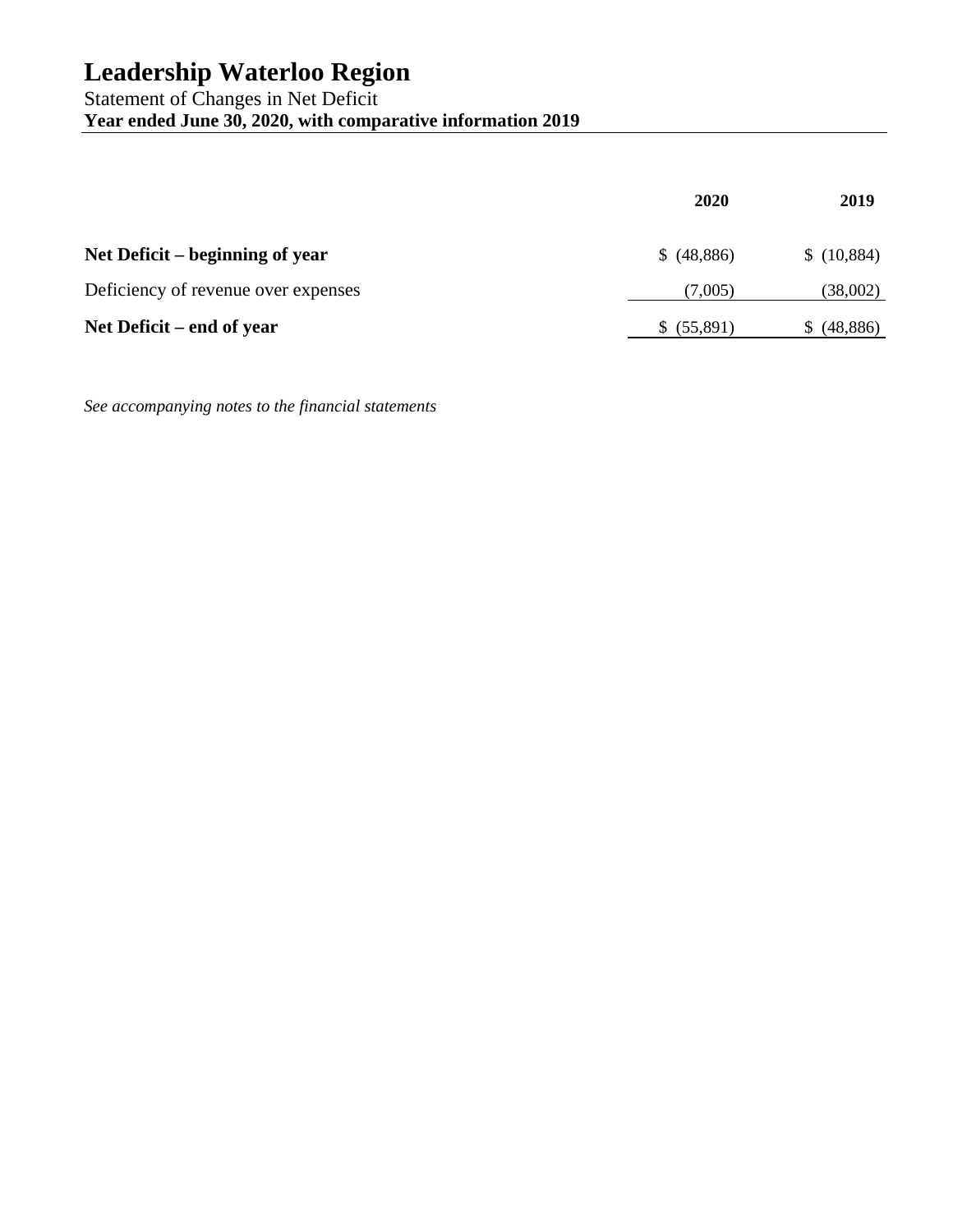Statement of Operations

**Year ended June 30, 2020, with comparative information 2019** 

|                                             | 2020          | 2019           |
|---------------------------------------------|---------------|----------------|
| <b>Revenue</b>                              |               |                |
| Program fees                                | \$88,300      | \$61,750       |
| Fundraising and events                      | 51,187        | 94,799         |
| <b>Grants</b>                               | 60,000        | 92,020         |
| Donations and memberships                   | 38,530        | 22,925         |
| Wage subsidy                                | 21,574        |                |
|                                             | 259,591       | 271,494        |
| <b>Expenses</b>                             |               |                |
| Salaries, benefits and employee development | 175,090       | 210,375        |
| Fundraising and events                      | 24,695        | 45,516         |
| Professional fees                           | 18,497        | 20,311         |
| Programming                                 | 15,346        | 11,376         |
| Rent                                        | 16,229        | 166            |
| Advertising and promotion                   | 3,524         | 6,840          |
| Office                                      | 4,665         | 6,116          |
| <b>Bank</b> charges                         | 2,845         | 4,066          |
| Insurance                                   | 2,534         | 2,230          |
| Memberships                                 | 496           | 1,176          |
| Donations                                   | 500           |                |
| Board expenses                              | 1,589         | 649            |
| Telephone                                   | 302           | 550            |
| Volunteers                                  | 284           | 125            |
|                                             | 266,596       | 309,496        |
| Deficiency of revenue over expenses         | (7,005)<br>\$ | (38,002)<br>\$ |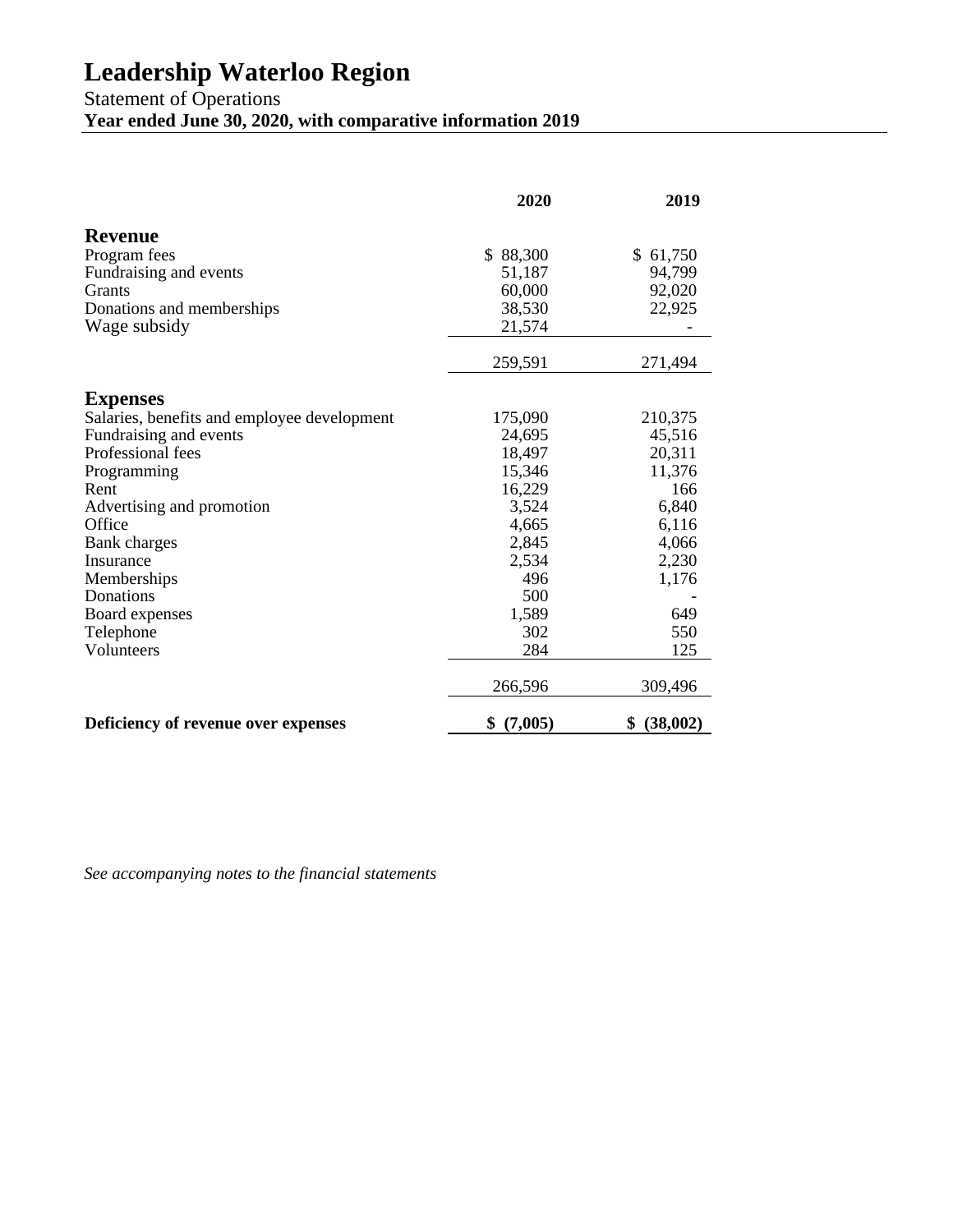Statement of Cash Flows **Year ended June 30, 2020, with comparative information 2019** 

|                                                                                                                                                                                                         | 2020                                       | 2019                             |
|---------------------------------------------------------------------------------------------------------------------------------------------------------------------------------------------------------|--------------------------------------------|----------------------------------|
| <b>Cash flows from operating activities</b><br>Cash receipts from grantors, donors and fundraising<br>Cash receipts from program fees<br>Cash from wage subsidy<br>Cash paid to suppliers and employees | \$101,551<br>88,300<br>3,738<br>(237, 461) | \$195,208<br>61,750<br>(265,089) |
| <b>Cash flows from operating activities</b>                                                                                                                                                             | (43, 872)                                  | (8,131)                          |
|                                                                                                                                                                                                         |                                            |                                  |
| <b>Cash flows from financing activities</b><br>Cash receipts from loan payable and long-term debt                                                                                                       | 44,800                                     | 5,000                            |
| Net increase (decrease) in cash                                                                                                                                                                         | 928                                        | (3,131)                          |
| $Cash - beginning of year$                                                                                                                                                                              | 9,670                                      | 12,801                           |
| Cash – end of year                                                                                                                                                                                      | \$10,598                                   | \$9,670                          |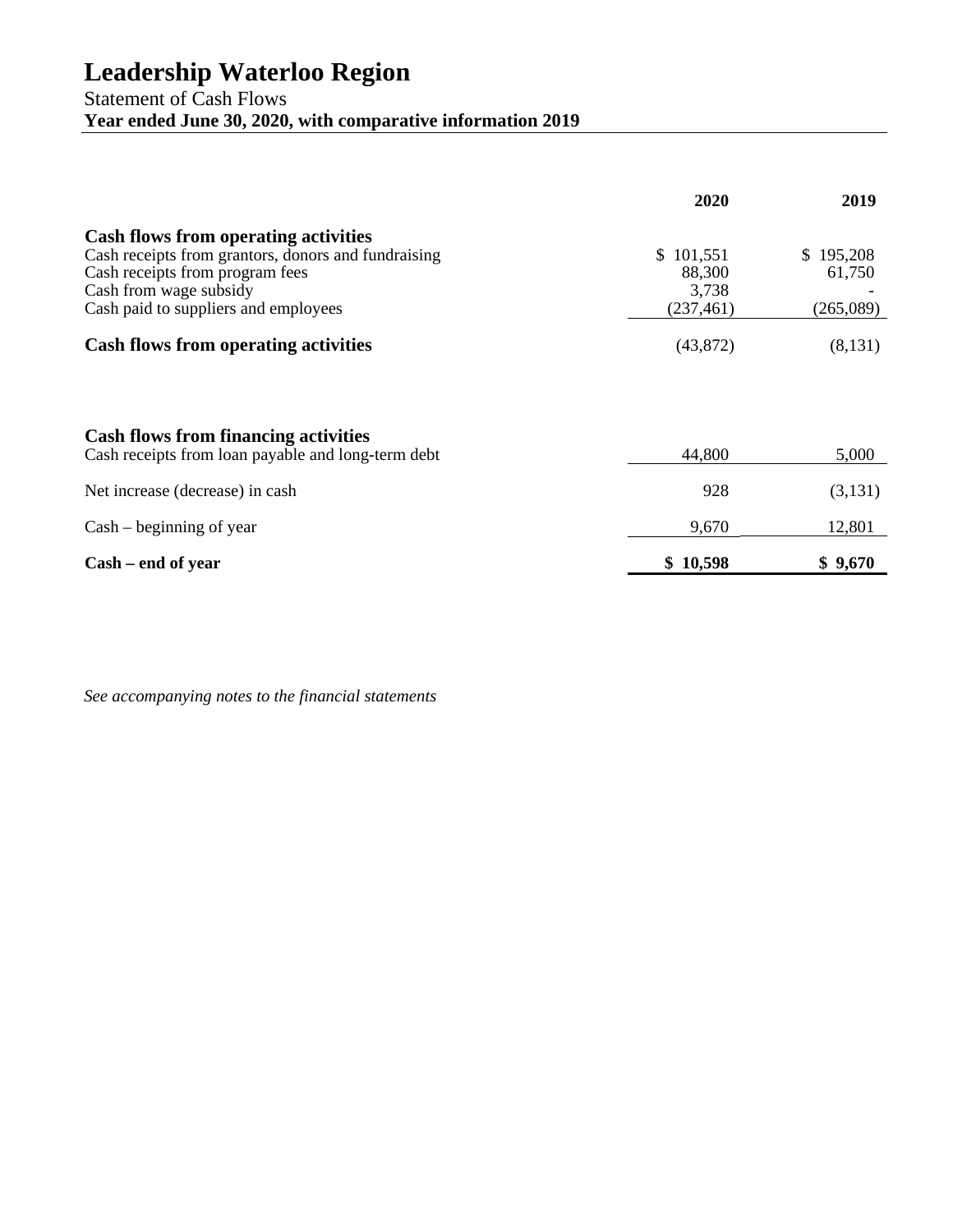# **1 Purpose of the Organization**

The objective of Leadership Waterloo Region (the "Organization") is to help prepare participants for the challenges of life-long leadership by building skills and developing awareness for the opportunities for leadership in the Waterloo Region. The Organization was incorporated under the Canada Corporations Act as a non-profit organization and is a registered charity under the Income Tax Act (Canada).

### **2 Summary of Significant Accounting Policies**

The financial statements are prepared in accordance with the Chartered Professional Accountants of Canada Handbook Part III- Canadian accounting standards for not-for-profit organizations. The significant accounting policies are as follows:

#### **Revenue Recognition**

The Organization follows the deferral method of accounting for contributions. Under this method of accounting, restricted contributions are recognized as revenue in the year in which the related expenses are incurred. Unrestricted contributions are recognized as revenue when received or receivable if the amount to be received can be reasonably estimated and collection is reasonably assured.

Program fees are recognized in the period the program operates. Deferred program fees represent fees received prior to commencement of the program for which they relate.

Fundraising and events are recognized when received in the period the fundraising or event occurs.

Unrestricted grants are recognized when received or receivable if the amount can be reasonably estimated and collection is reasonably assured. Grants with a restricted purpose are recognized in the period in which the related expenses are incurred.

Donations and memberships are recognized when received.

Other revenue is recognized in the period earned.

#### **Capital Assets and Amortization**

Expenditures of a capital nature are charged to the statement of operations in the year they are incurred. Capital expenditures include computer equipment and software and furniture and fixtures. During the year, the Organization incurred no expenditures of a capital nature (2019 - \$nil).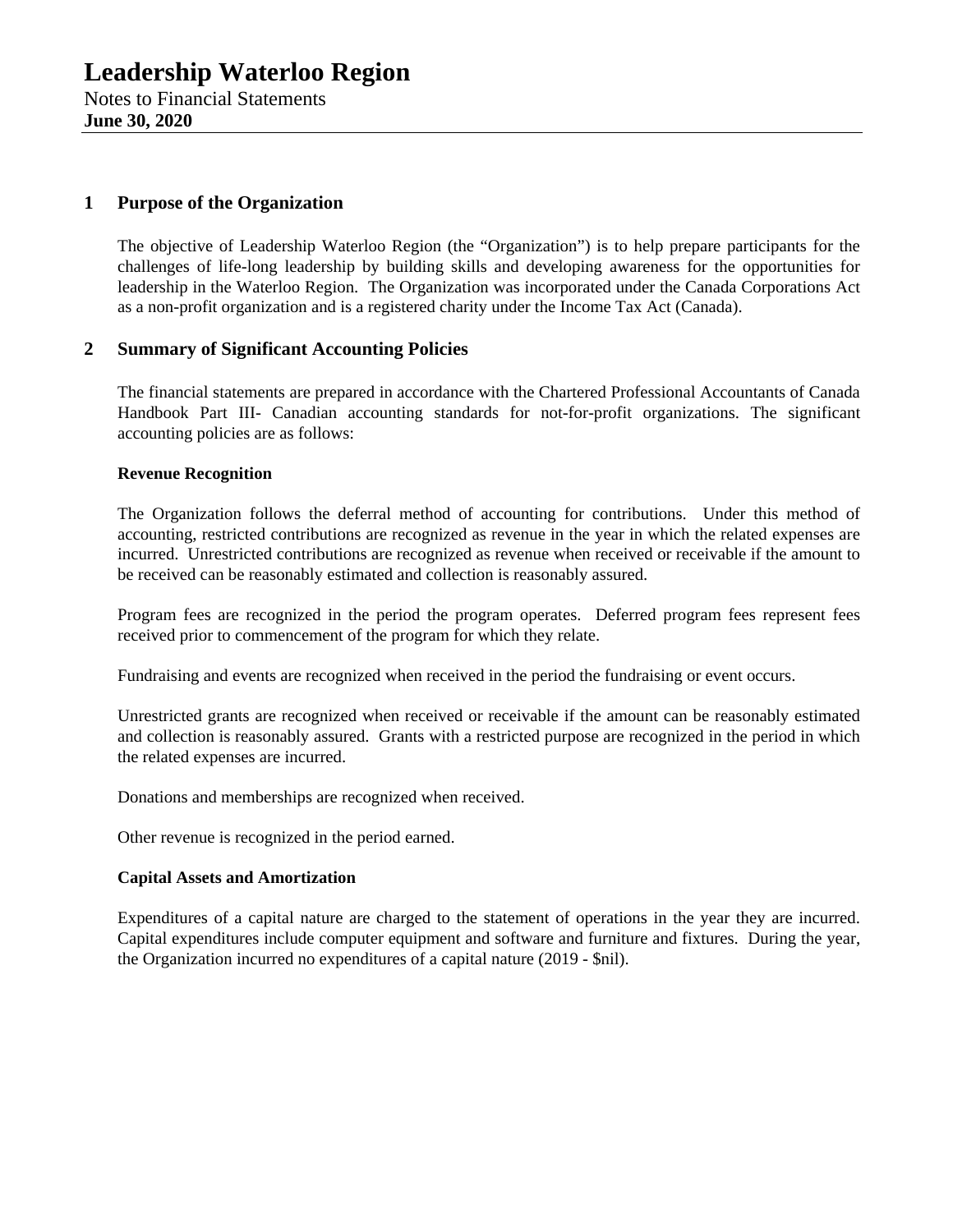### **2 Summary of Significant Accounting Policies (Continued)**

#### **Going Concern**

These financial statements have been prepared on a going-concern basis that contemplates the realization of assets and the payment of liabilities in the ordinary course of business. Should the Organization be unable to continue as a going concern, it may be unable to realize the carrying value of its assets and to meet its liabilities as they become due.

The Organization's ability to continue as a going concern is dependent upon the community support received through grants, donations and fundraising receipts.

#### **Contributed Services**

Volunteers contribute a significant amount of time each year to assist the Organization in carrying out its mandate. Because of the difficulty of determining their fair value, these contributed services are not recognized in these financial statements.

#### **Use of Estimates**

The preparation of these financial statements, requires management to make estimates and assumptions that affect the amounts reported in the financial statements and accompanying notes. Actual results could differ from these estimates.

#### **Financial Instruments**

Financial instruments are recorded at fair value when acquired or issued. In subsequent periods, financial assets with actively traded markets are reported at fair value, with any unrealized gains and losses reported in income. Transaction costs on the acquisition, sale, or issue of financial instruments are expensed when incurred. All other financial instruments are reported at amortized cost and tested for impairment at each reporting date.

#### **Donations – in - Kind**

Donated materials contributed to the Organization are recorded at fair market value when provided.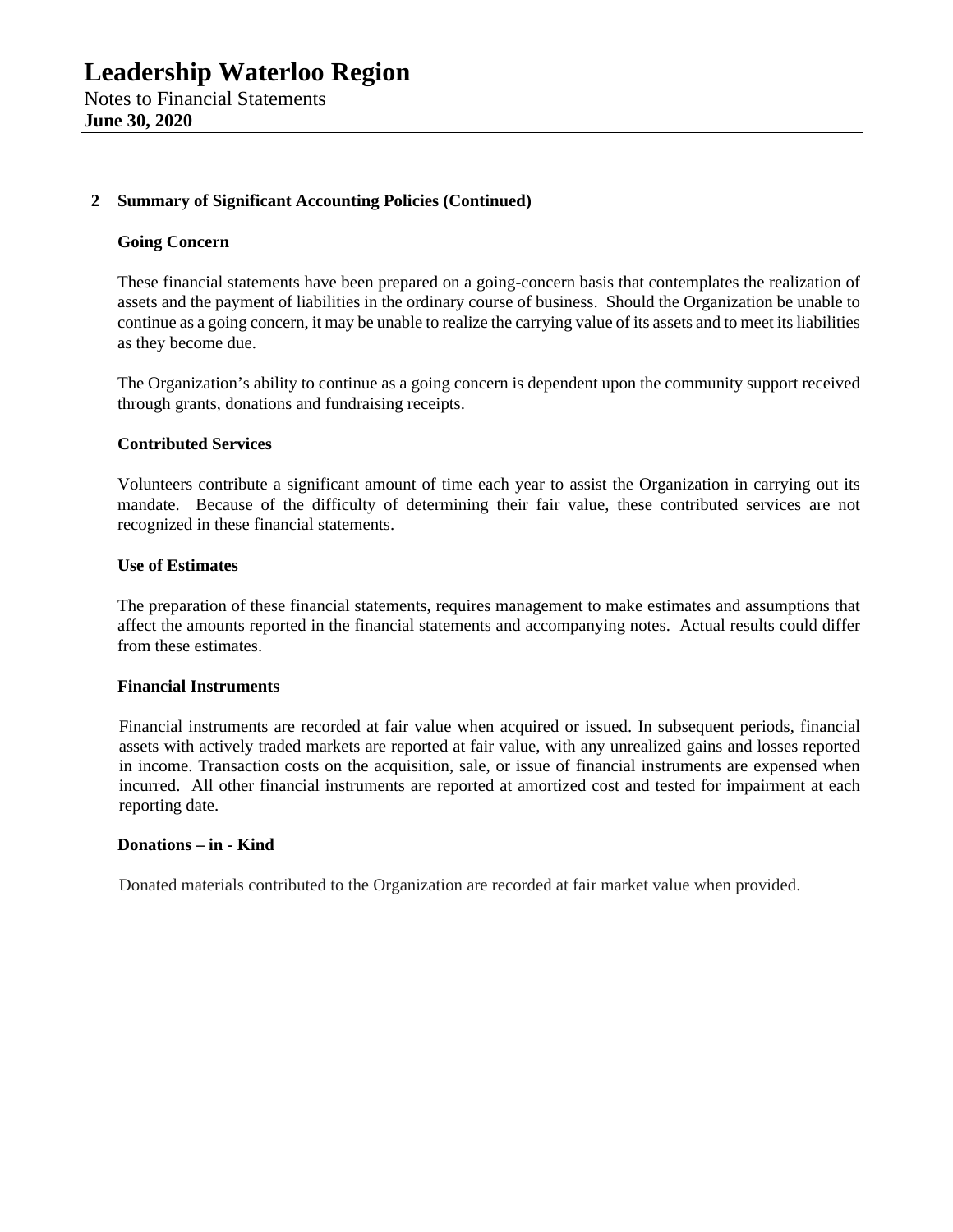### **2 Summary of Significant Accounting Policies (Continued)**

#### **New accounting standards**

In March 2018, the Accounting Standards Board issued "Basis for Conclusions - Accounting Standards Improvements for Not-for-Profit Organizations" resulting in the introduction of three new Handbook sections in the accounting standards for not-for-profit organizations - Part III of the Handbook as follows:

- i) Section 4433, *Tangible capital assets held by not-for-profit organizations*, which directs organizations to apply the accounting guidance of Section 3061, Property Plant and Equipment in Part II of the Handbook - Canadian accounting standards for private enterprises. In so doing, the new section requires that organizations annually assess for partial impairment of tangible capital assets, to be recorded where applicable, as a non-reversible impairment expense. In addition, the section requires organizations, where practical, to componentize capital assets when estimates can be made of the useful lives of the separate components.
- ii) Section 4434, *Intangible assets held by not-for-profit organizations*, which directs organizations to annually assess intangible assets, and where applicable to record an impairment expenses should the net carrying value be higher than the asset's fair value or replacement cost.
- iii) Section 4441, *Collections held by not-for-profit organizations*, which defines a collection and directs organizations to record such assets on the statement of financial position at either cost or nominal value. It is anticipated that all collections will be accounted for using the same method, with the exception of organizations that opt to account for collections at cost, whereby the cost for certain collections either held or contributed cannot be determined. Such items are to be accounted for at a nominal value. In addition, collections are written down when there is evidence that the net carrying amount exceeds fair value.

The amendments are effective for financial statement for the year ended June 30, 2020. The implementation of these changes had no impact on the financial statements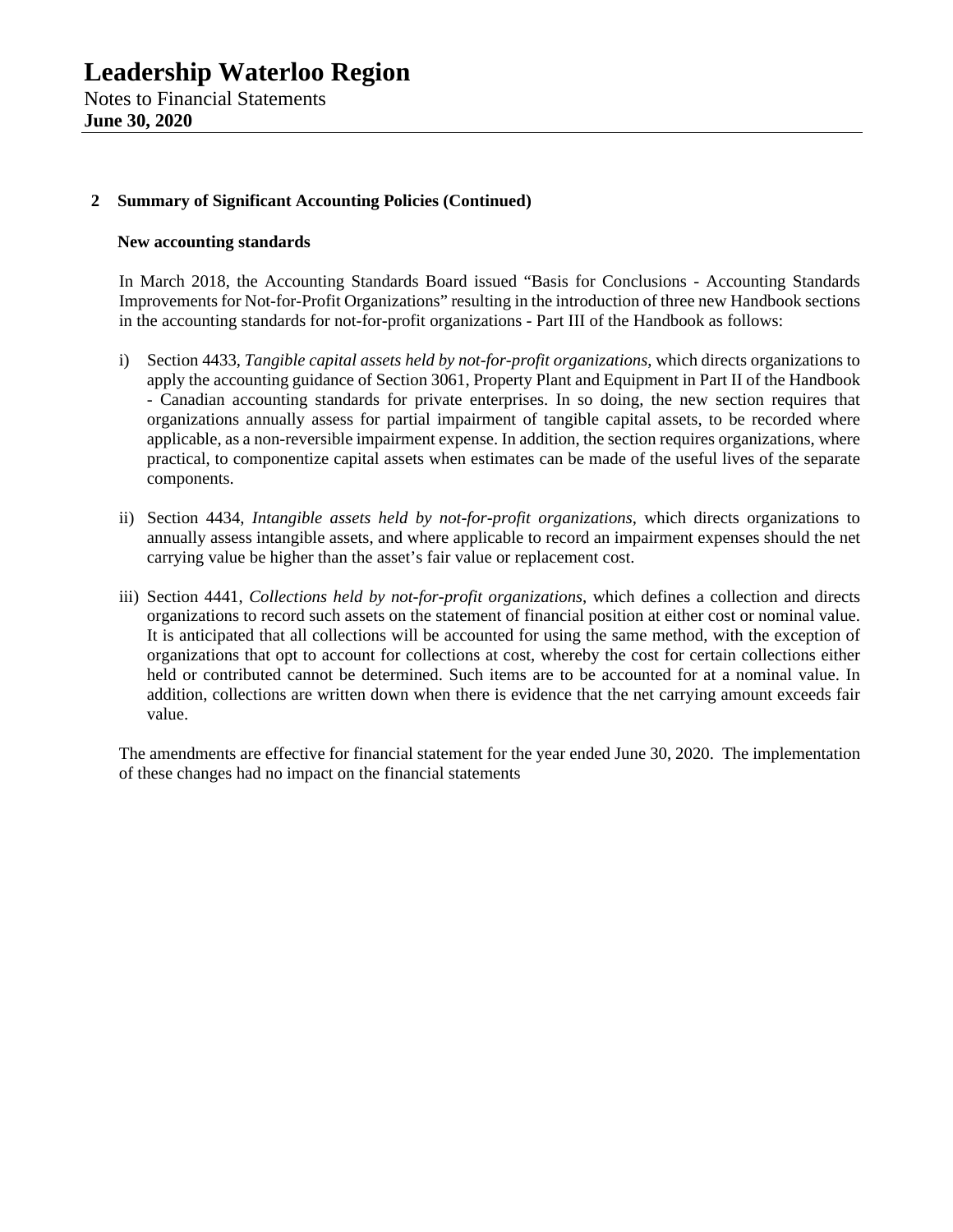**June 30, 2020** 

# **3 Deferred Contributions**

Deferred contributions consist of grants and fundraising receipts received for a specific purpose which are unspent at year end. The changes in deferred contributions during the year are as follows:

|                                                                                                       | 2020                        | 2019                           |
|-------------------------------------------------------------------------------------------------------|-----------------------------|--------------------------------|
| Balance, beginning of year<br>Contributions received during the year<br>Amounts recognized as revenue | \$6,690<br>8,340<br>(6,690) | \$21,471<br>6,690<br>(21, 471) |
| Balance, end of year                                                                                  | 8,340                       | 6,690                          |

# **4 Loan Payable**

Loan payable to the Chief Executive Officer is non-interest bearing, unsecured and has no set repayment terms.

# **5 Long-Term Debt**

During the year, the Organization received an advance of \$40,000 pursuant to the Canada Emergency Business Account ("CEBA") Loan Program.

|                                                                    | 2020         | 2019 |
|--------------------------------------------------------------------|--------------|------|
|                                                                    |              |      |
| The CEBA Loan Program provided a \$40,000 advance. If the          |              |      |
| Organization repays the balance of the advance on or before        |              |      |
| December 31, 2022, this will result in forgiveness of 25 percent   |              |      |
| of the amount repaid (up to $$10,000$ if the maximum is received). |              |      |
| The advance is interest free until December 31, 2022 with no set   |              |      |
| principal repayments. Unpaid balances as of December 31, 2022      |              |      |
| will be converted into a three-year term loan at 5% interest; with |              |      |
| monthly interest payments only. Principal and any accrued          |              |      |
| interest is due by December 31, 2025.                              | \$<br>40,000 | \$   |
| Net of government grant benefit of the below market rate of        |              |      |
| interest on the loan                                               | (4,837)      |      |
| Total                                                              | 35,163       | \$   |

Interest of \$nil relating to long-term debt has been included in interest expense.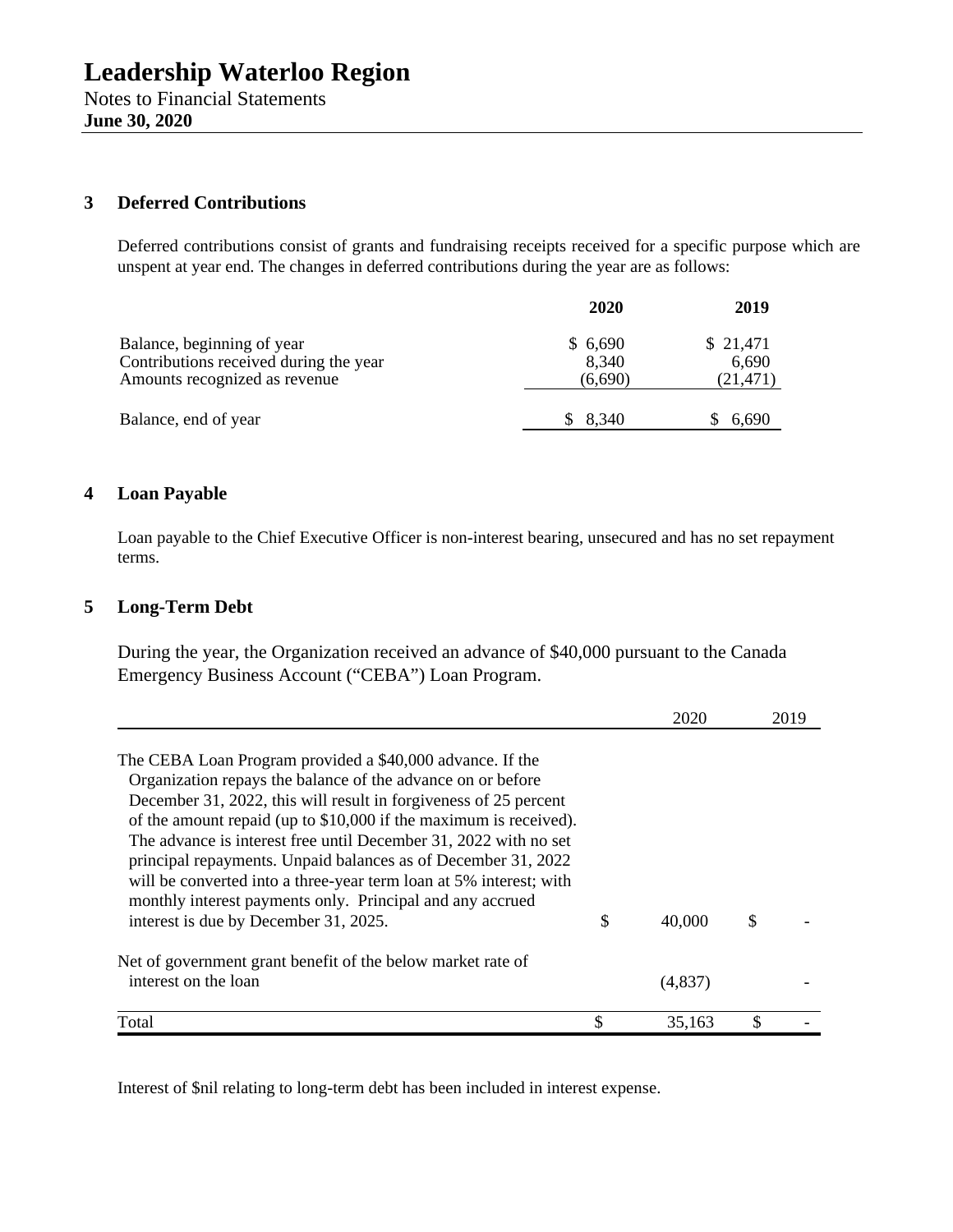# **6 Impact of Covid-19**

On March 11, 2020, the World Health Organization declared the Coronavirus (COVID-19) outbreak a pandemic. This has resulted in significant financial, market and societal impacts in Canada and around the world.

(a) Current year transactions:

During the year, the Organization has experienced the following in relation to the pandemic:

- The Organization applied and collected the 10% temporary wage subsidy for employers of \$3,738 which is included in wage subsidy.
- The Organization applied and collected the Canada Emergency Wage Subsidy ("CEWS") for employers of \$17,836 which is included in wage subsidy.
- New financing was obtained through the Canada Emergency Business Account Loan Program (CEBA) in the amount of \$40,000.
- Due to the work from home mandate, all board meetings and core program meetings are virtual using Zoom.
- In person events were cancelled and replaced by virtual online events.

Financial statements are required to be adjusted for events occurring between the date of the financial statements and the date of the practitioners' review report which provide additional evidence relating to conditions that existed as at year end.

(b) Subsequent events related to COVID-19:

The ultimate duration and magnitude of the COVID-19 pandemic's impact on the Organization's operations and financial position is not known at this time. There remains uncertainty for the upcoming year regarding the aforementioned items. These impacts could include a decline in future cash flows, changes to the value of assets and liabilities, and the use of accumulated net assets to sustain operations. An estimate of the financial effect of the pandemic on the Organization is not practicable at this time.